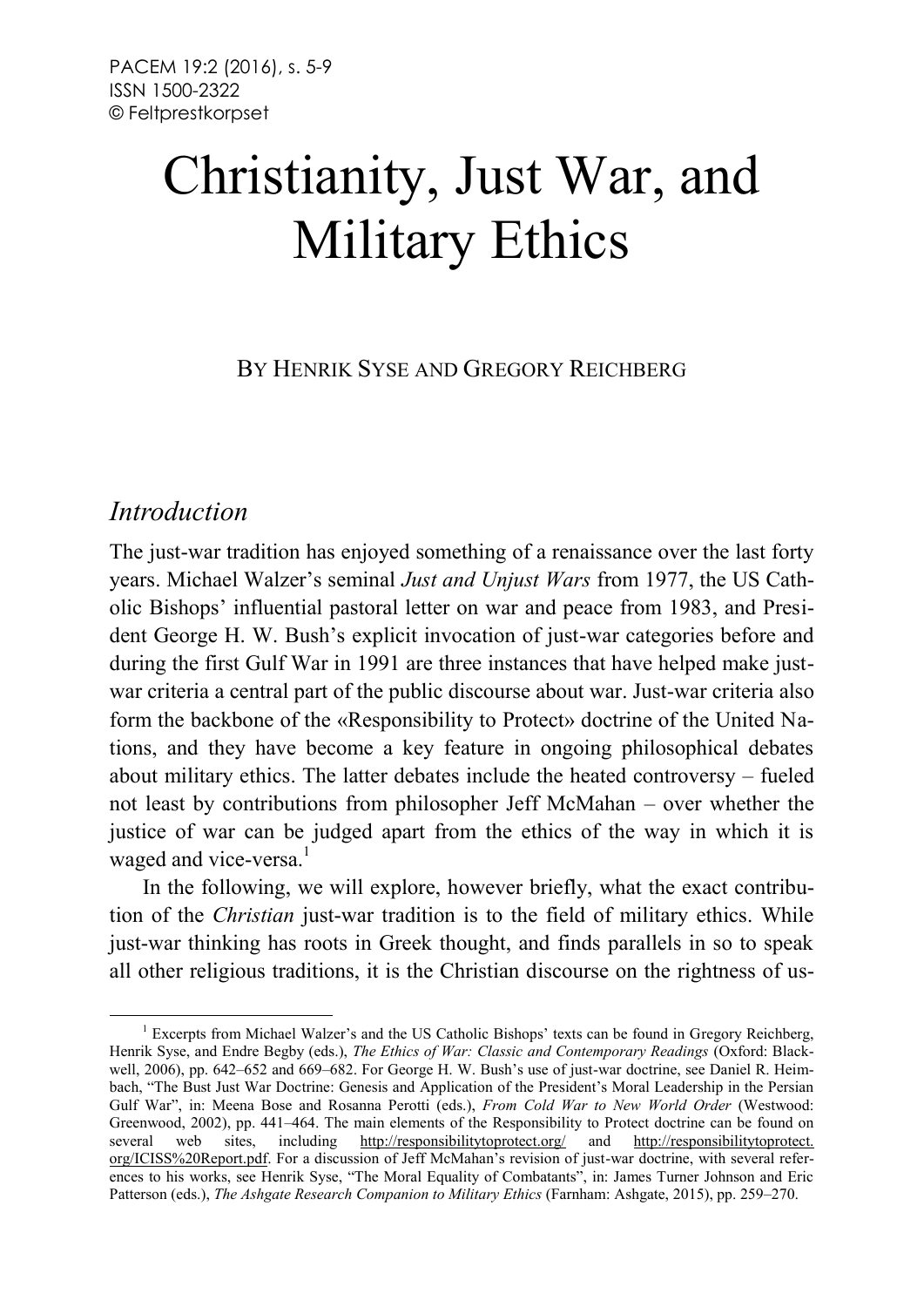ing armed force that has had the strongest influence on what we today call the just-war tradition or just-war theory. Therefore, the specifically Christian element is worth exploring as such. $<sup>2</sup>$ </sup>

We argue that the relationship between Christian moral thought and the waging of war can be summed up in three words: disengagement, paradox, and ethics. Let us explain what we mean by each of these three terms.

#### *Disengagement*

In its early days, as Christianity grew and spread throughout the Roman Empire, Christians mostly saw themselves as outsiders to the affairs of the state. Awaiting the second coming of Christ, and seeing themselves as a community bound together not by politics or ethnicity, but by charity and common faith, the taking up of arms was simply not a central concern. Gradually, this changed, not least as the number of converts grew and the question of whether one could serve in the Roman army came up for more and more people.

Several early theologians from the  $2<sup>nd</sup>$  and  $3<sup>rd</sup>$  centuries, such as Origen and Tertullian, recommended against Christians embracing soldiery, and most of what they relatively briefly wrote on the issue can be labeled pacifist. However, historical records reveal that there were many Christians within the armed forces even before Constantine made Christianity the official religion of the Roman Empire, and the ethos of being a good citizen – and thus also a loyal soldier – seems to have been widespread. By the time Bishop Ambrose wrote on war in the late  $4<sup>th</sup>$  century, an acceptance that the sword may be used in defense of the innocent and the polity had indeed taken hold, even if the peaceful disposition of the Christian and of Christianity were repeatedly emphasized by an influential writer such as  $Ambrose.<sup>3</sup>$ 

In spite of the increasing acceptance of soldiering and the army, the main attitude coming out of early Christianity, up until and including much of the  $4<sup>th</sup>$ century, was one of disengagement. Arguably, this attitude has remained an integral element of much of the Christian just-war tradition ever since. Of course, when the Roman Empire became officially Christian, and Christian rulers came into power, war had to be engaged with, as a topic and as a reality, and not just as a concern of someone else. Hence, military virtues, such as valor and bodily courage, were also extolled in many Christian settings. Yet, there is an underly-

<sup>&</sup>lt;sup>2</sup> Parallels to just-war thinking in other traditions are explored in Gregory Reichberg, Henrik Syse, and Nicole Hartwell (eds.), *Religion, War, and Ethics: A Sorucebook of Textual Traditions* (Cambridge: Cambridge University Press, 2014).

<sup>3</sup> This development is well chronicled and explained in James Turnes Johnson, *The Quest for Peace* (Princeton: Princeton University Press), ch. 1; see also Reichberg, Syse, and Begby, *op.cit.*, ch. 6.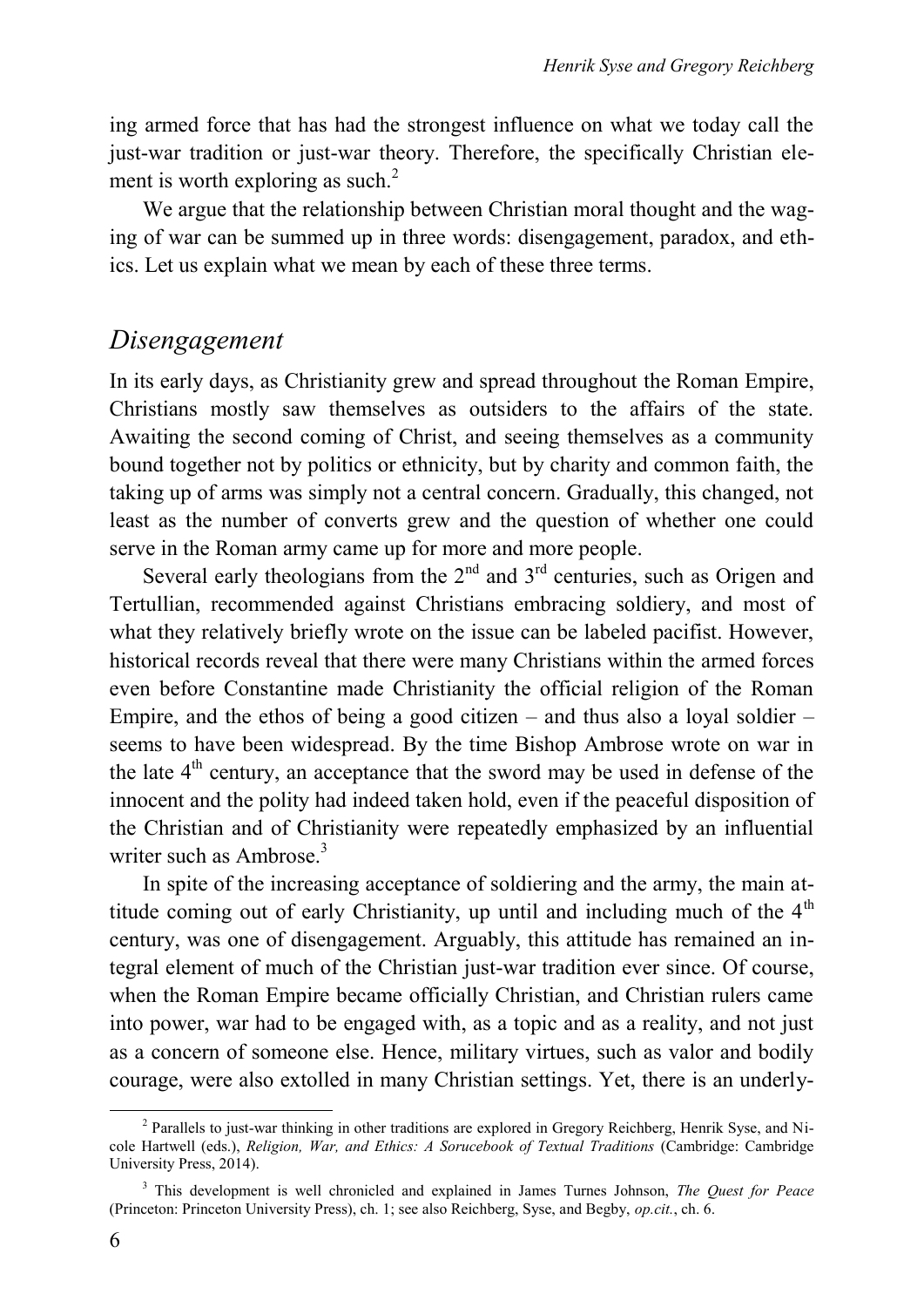ing sense in much of the tradition that the military affairs of the state are not truly central to the Christian mission. We find this famously expressed in the 5<sup>th</sup> century by St. Augustine, one of the most important and influential Christian proponents of the idea of just war. He emphasized that peace, not war, is the aim of the Christian life, that war should be waged as a lamented necessity, not as something to be pursued as valuable in itself, and that Christians should display love rather than hate or lust of revenge and domination when they wage war.<sup>4</sup> From this follows a certain «at-arm's-length» attitude to war, which certainly has ramifications for military ethics. It comes out quite markedly in the emphasis found on «right intention» in Christian just-war ethics. The core message is that war should not be waged with total abandon. It should be tempered by peaceful dispositions and by having peace as one's aim.

While there have been many examples of starkly opposite attitudes to such disengagement in the history of Christianity, not least among millenarian Christian movements that have linked war with the battles of the «end times» or battles against the «absolute enemy» (witness much of the Radical Reformation<sup>5</sup>), the mainstream of the Christian just-war tradition has been clearly different on this score. It has been marked by a certain disengagement rather than fullthrottled support of war.

## *Paradox*

Secondly, there lies a paradox at the core of the Christian Just War tradition. On the one hand, the New Testament strongly recommends attitudes of forgiveness, turning the other cheek, and abstaining from violence. On the other hand, this very same tradition values sacrifice and defense of the weak. There is also in New-Testament ethics an encouragement to be a good citizen and to give to the authorities their proper due.

This ambivalence, linked to the «disengagement» discussed above, comes out in much of the Christian just-war tradition. The Christian is and should be *fully in this world*, and should defend the integrity of the state and the safety of one's fellow human beings. At the same time, the means and methods of the individual Christian ought to be different from those of outward force, with an emphasis on love, forgiveness, and non-violence. Again, the criterion of right intention constitutes an attempt to solve this riddle: Yes, war may be waged, but never for selfish gain, cruel revenge, or lust for domination. The need to have a

 <sup>4</sup> Excerpts from Augustine's works in which we can find this attitude can be found in Reichberg, Syse, and Begby, *op.cit.*, ch. 7, see especially the excerpts from books 4 and 19 of *The City of God*, pp. 72, 78–79.

<sup>5</sup> See Reichberg, Syse, and Begby, ch. 26.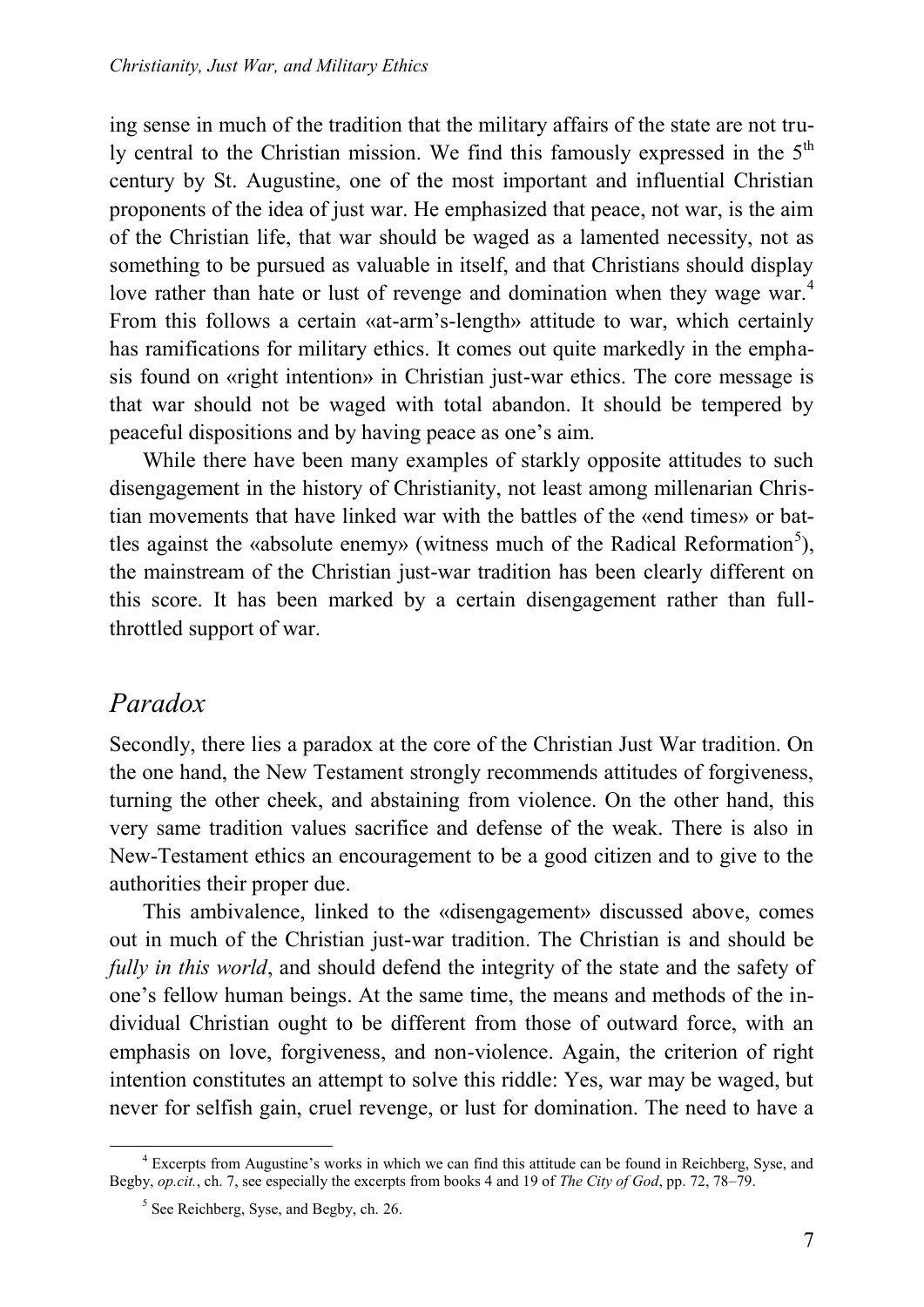strict criterion of just cause as well as an insistence on proportional use of force, with force being seen as a last resort, reflects the same attempt to balance these two sets of requirements, which on the face of it come across as, indeed, something of a paradox – a paradox that has to be embraced rather than abandoned.

### *Ethics*

The aforementioned reflections lead us to our third and overarching point, namely, that questions of war cannot be disentangled from ethics. Arguably, this is the Christian just-war tradition's most enduring contribution to the philosophy of war: that waging war without moral considerations or qualms ignores the very nature of war.

In the early Christian thinkers, we see this especially in their constant fear that war is potentially destructive of virtue.<sup>6</sup> Where the Greek and Roman civilizations, which so much of Christianity grew out of, largely saw war as an unavoidable facet of human life, bringing glory and victorious conquest as much as death and destruction, Christianity instills a deep-seated *worry* about war (admittedly with roots back to Plato, Aristotle, and Cicero). Indeed, the Christian justwar tradition, by being thus worried about not only the outer but also the inner destructiveness of war, insists on linking war intimately with basic questions of human morality. These moral questions include the proper limits to human power, how to pursue reconciliation rather than conflict, and the way in which each individual can maintain his or her integrity, virtue, and conscience in the midst of warfare.

# *Conclusion*

So, if we ask what the Christian just-war tradition has contributed to how we think about war, and more specifically to military ethics, these three elements give us much of the answer. Firstly, the core of Christian just-war theorizing represents a certain *disengagement* from war, not seeing it as a perfect means, nor as an aim in itself, but rather as a necessity in an imperfect world. Secondly, it carries with it a *paradox* or a *tension*, between an attitude of self-effacing charity on the one hand and an attitude of active protection and loyal citizenship on the other. And thirdly – largely as a result of the former two attitudes – it links the whole idea and practice of war with *ethics*, both in the sense of moral character and in the sense of rules and regulations for warfare. And so this tradi-

 <sup>6</sup> Book 22 of Augustine's *Contra Faustum* is a case in point; see the excerpt in Reichberg, Syse, and Begby, *op.cit.*, p. 73.